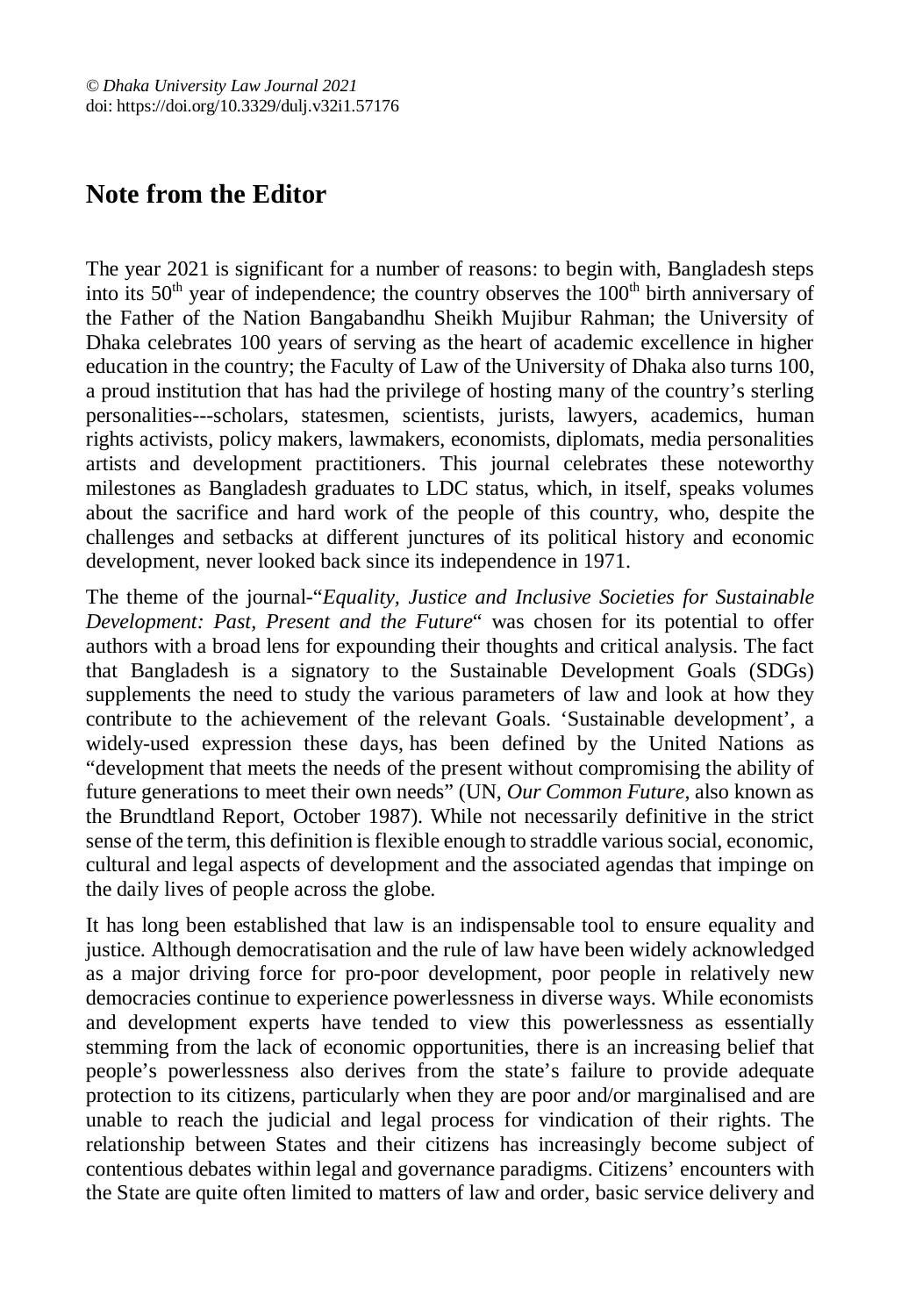economic development and that too, only when State action and/or inaction compromise citizens' rights and entitlements. Although people's perception of the State and understanding of governance are mediated by a wide array of socio-political, economic and cultural factors, they generally envision the State as a defender of law and order and a provider of resources and essential services. This perception unfortunately falters when people experience inefficiency and non-responsiveness of State institutions, compounded by an increasing concentration of political and economic power in the hands of an elite few, which in effect divests people, particularly when they are poor and disadvantaged, of the opportunity and power to claim rights, entitlements and to enjoy essential services.

It is now widely recognised that the lack of a reliable and expeditious justice system not only adversely impinges on the exercise of citizen's fundamental rights under the law and Constitution, but also retards growth and development when the poor are unable to protect their assets and livelihoods. Accordingly, issues of rule of law, due process of law, judicial independence, equality and non-discrimination have, in the past few years, transcended the confines of lawyers and courts and have become the focus of development discourse. Corruption, nepotism, and the lack of transparency and accountability among State actors are some of the recognised factors that have eroded legal and governance standards, structures, and institutions. The practice of back-door lobbying by influential and resourceful individuals essentially weakens regulatory and accounting controls over activities of public officials. While public officials indeed have a strong influence on policy making, direct acts of omission or commission like, suspended or undelivered services and rent seeking, demonstrate their lack of concern and commitment towards public good.

There is no denying that the Rule of Law lies at the very core of sustainable development in the sense that it places every person equally before the law, holds all accountable for wrongful omissions and/or commissions and paves the way for a just and egalitarian society. The Rule of Law reinforces and upholds human rights and fundamental freedoms, without which legal discourses cannot possibly advance far. Seen from a development perspective, the concept of the Rule of Law pervades the broader notions of justice, which are usually used to denote integrity, neutrality, objectivity, fulfillment of rights, and the pursuit of good governance. Sadly, the situation on the ground worldwide demonstrates an erosion in the Rule of Law manifest in inequality, discrimination, deprivation, exclusion, violence, conflicts, corruption, arbitrariness in governance—all that contribute to denial of rights and justice, which are integral aspects of sustainable development. It is time we paused to reflect on and reconsider the inherent challenges that confront us in achieving inclusivity, equality and justice at the desired level. An informed dialogue on human rights and democratic governance would indeed go a long way in creating the much needed level playing field for actors at different tiers in a given society.

Clearly, the study of law is simply not about knowing the laws and their application, court procedures and processes, but much, much more. Indeed, law or legal scholarship touches human life in ways that we often cannot even conceive, much less understand. Treating law as the business of only lawyers and judges and of course, legal academics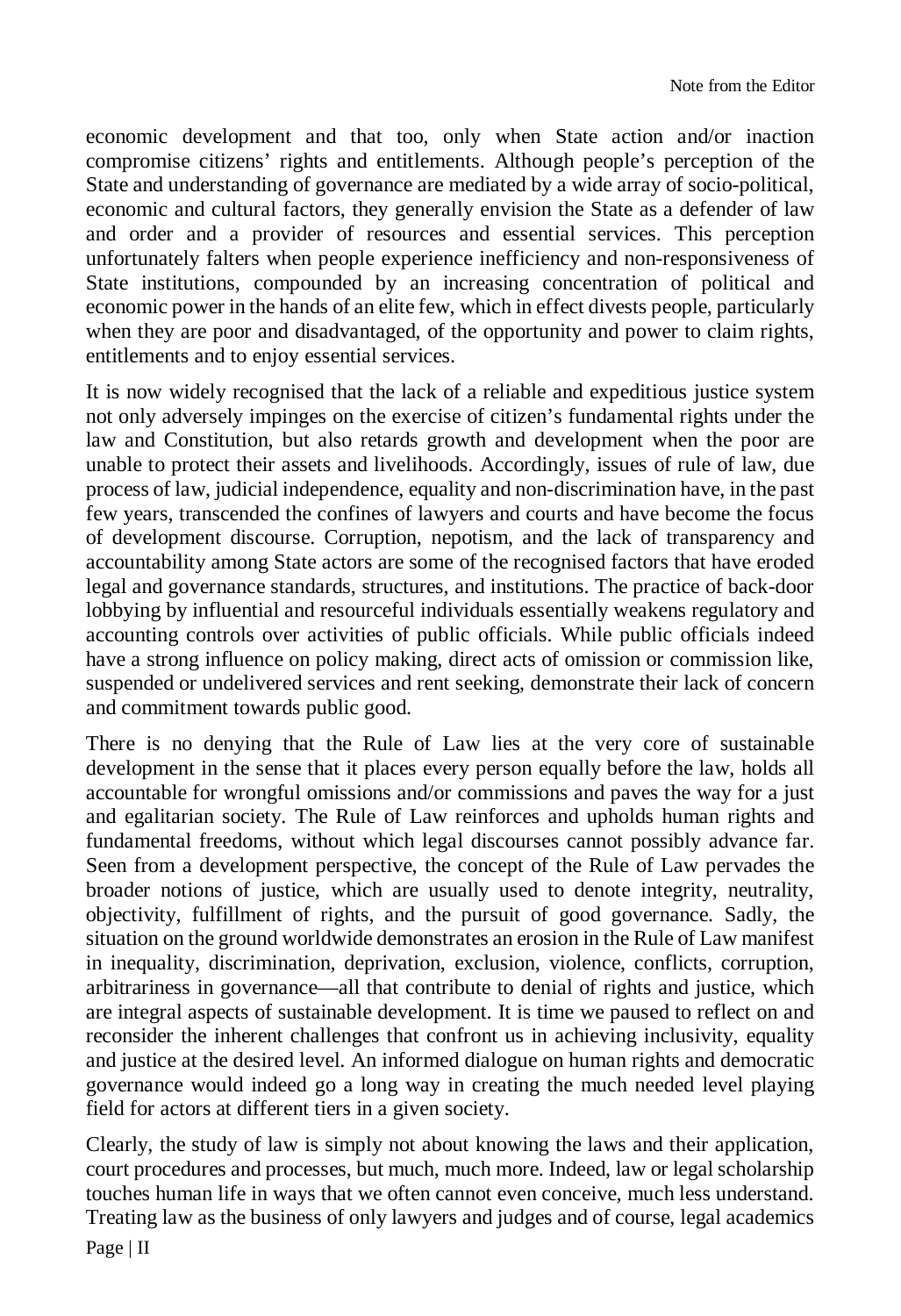and law students at the preparatory phase, does not do justice (pun not intended!) to its true role, which in fact, contributes varyingly to business, politics, administration, governance, trade, economics, environment, and international relations—a whole gamut of human interfaces and experiences. Recognising the versatility of law, this journal, though an outcome of an initiative undertaken by the Faculty of Law to commemorate 100 years of the University of Dhaka and the Faculty of Law, has by no means restricted contributions from the legal fraternity alone but has strived to showcase the scholarly work of others outside of the legal arena. It brings together scholars who are noted for their contribution in their respective fields nationally, regionally and internationally. We have the pleasure of presenting here the reflections of academics and practitioners from Bangladesh, Australia, United Kingdom, Malaysia, Singapore and India.

The journal offers a kaleidoscope of erudite contemplations which are extensive enough to tease and satiate the appetite of an inquisitive reader in search of diversity in terms of thoughts and ideas that shape legal discourses. I draw on the authors' papers here, sometimes verbatim, to take you on a brief journey through the various deliberations that have been presented here for a clear understanding of the scope of this publication.

Several authors have written on constitutional matters, an area that has always occupied centre stage in legal studies. *Shahdeen Malik* revisits a series of constitutional amendments in Bangladesh and demonstrates how Bangladeshi law-makers have brought in these amendments from a "law as a command of the sovereign" perspective. Stemming from an Austinian viewpoint, this approach essentially emphasised on the 'command' interpretation of the law when legislating constitutional amendments, often to the detriment of the citizens. Malik argues that this practice not only jeopardises the rights of citizens, but also creates a substantial disconnect between law and morality in Bangladeshi laws; consequently, citizens tend to abide by laws more out of fear of sanctions, rather than moral considerations. The thought provoking analysis of this disjunction culminates with a suggestion to rely on "natural law" to better understand people's apparent reluctance to take legal obligations seriously.

*Ridwanul Hoque* describes how, despite the recognition of fundamental rights by the Constitution of Bangladesh and endorsement of the same by the higher judiciary in some cases, there is no evidence of the enforcement of fundamental rights against private actors. While the Court has generally demonstrated flexibility in allowing writs against public authorities under Article 102(2) of the Constitution in 'non-fundamental rights' matters and also implicating private entities within the ambit of the same constitutional provision, there is a tendency to adhere to vertical application of the fundamental rights. Hoque argues that this stance contradicts the intent of the original text of the Constitution and derogates from the public law standard of rights adjudication. This also circumscribes the wider principle of constitutionalism that obliges private persons and corporations to comply with constitutional rights. The author draws on the jurisprudence of horizontality of constitutional rights from India and Sri Lanka to substantiate his arguments.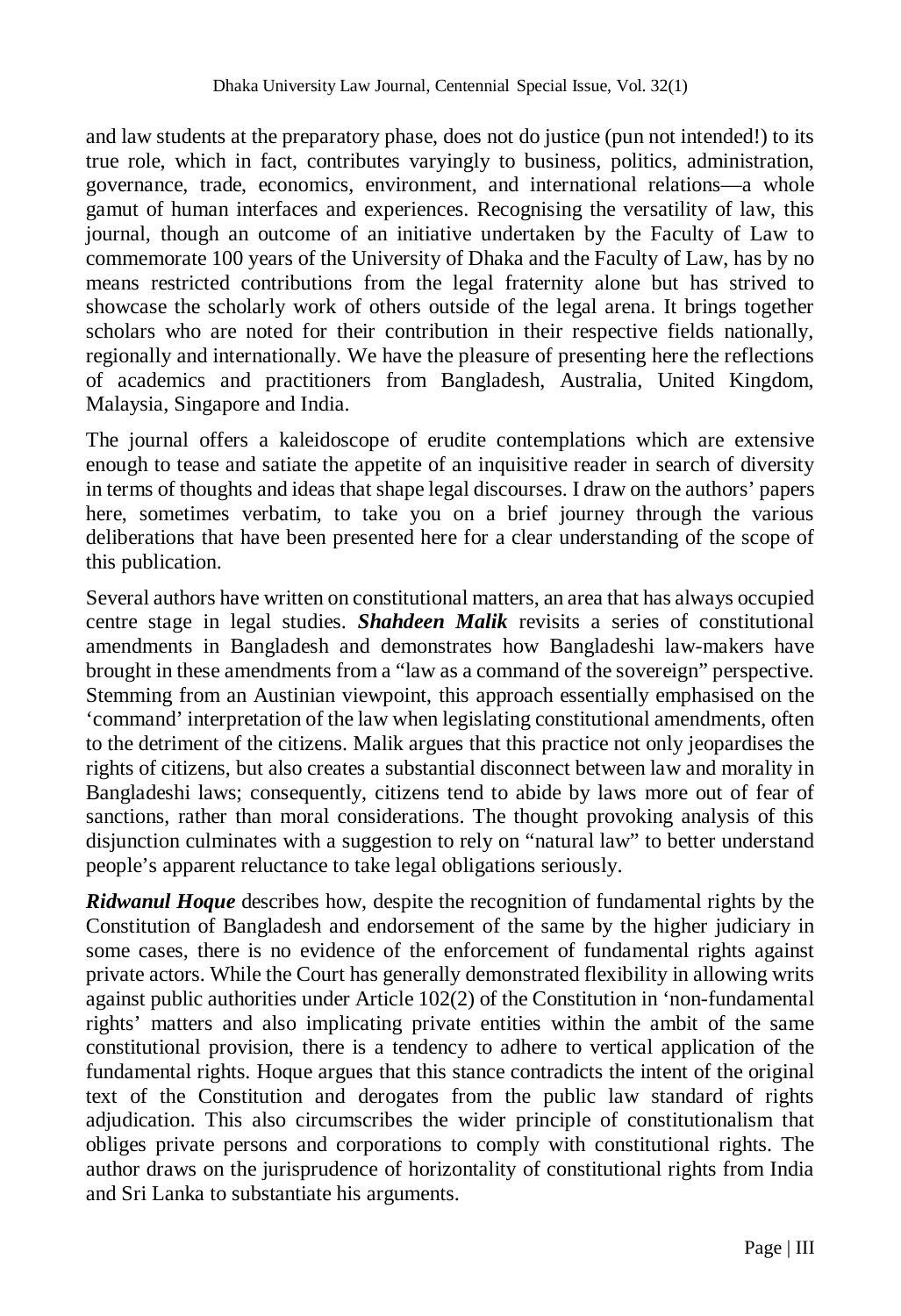*Mohammad Shahabuddin* takes us on a journey through the Indian Constituent Assembly Debates between 1946 and 1950 to help us acquire a critical understanding of the minority rights discourse that prevailed at the time. While conceding that the 'ideological function of the postcolonial state vis-à-vis minorities is almost universal and by no means unique to India', the author dwells on how the ideology of the postcolonial state actually legitimises and reinforces marginalisation on the pretext of 'national unity, territorial integrity, and liberal egalitarian principles of equality and non-discrimination'.

Reiterating the significance of governance reforms in statecraft targeting administrative performance, service delivery, ethics and integrity and the welfare of citizens, *Habib Zafarullah* takes us through the entire gamut of governance reforms that have taken place in Bangladesh since its independence. The author revisits the conceptual factors relevant to governance and examines and evaluates the various ramifications of the challenges and achievements in the reform process and how Bangladesh has aspired and innovated to address them. The author concludes by emphasing that irrespective of the governance approaches and models, 'building inclusive, effective, accountable and ethical institutions should be the definitive consideration for societal well-being and development', not to mention 'a truly representative parliament elected freely and fairly' for 'neutralising executive dominance' and 'maintaining a sound governance regimen in the country' , with civil society playing the role of a watchdog and external donors focusing on contextual needs.

*Jon S.T. Quah* ponders whether minimising corruption in Bangladesh is an impossible dream. Recalling how Bangladesh consistently ranked as the most corrupt country on Transparency International's celebrated Corruption Perception Index (CPI) from 2001- 2005, with only marginal improvements in subsequent years, the author attributes the failure to effectively contain corruption to weak political will of successive governments in addressing the root causes of corruption and the constraints resulting from unfavourable policy contexts. He concludes that corruption in Bangladesh can only be minimised if the incumbent government demonstrates a strong political commitment to reduce corruption and to enhance the Anti-Corruption Commission's effectiveness by providing it with the necessary legal powers, autonomy and resources to execute its mandate objectively and without bias.

*Werner Menksi* uses, what he terms as the 'pluri-legal kite model of law', to argue why, despite all odds, the dream of a 'Golden Bangladesh' may yet be a strong reality. His key argument is that, if all major stakeholders recognise the potential of development initiatives that allow plurality in all aspects of life and accordingly work together for a sustainable future, no government and political or politicised opinion of whatever orientation can realistically resist their drive. Indeed, the necessity of plurality-consciousness has become even more imperative in view of the grave impact of the COVID-19 pandemic in 2020/2021 on the socio-economic well-being of Bangladesh. The author highlights the role of lawyers in protecting the public interest of the nation state of Bangladesh as an independent, modern Muslim majority secular entity that has to find its own path.

Page | IV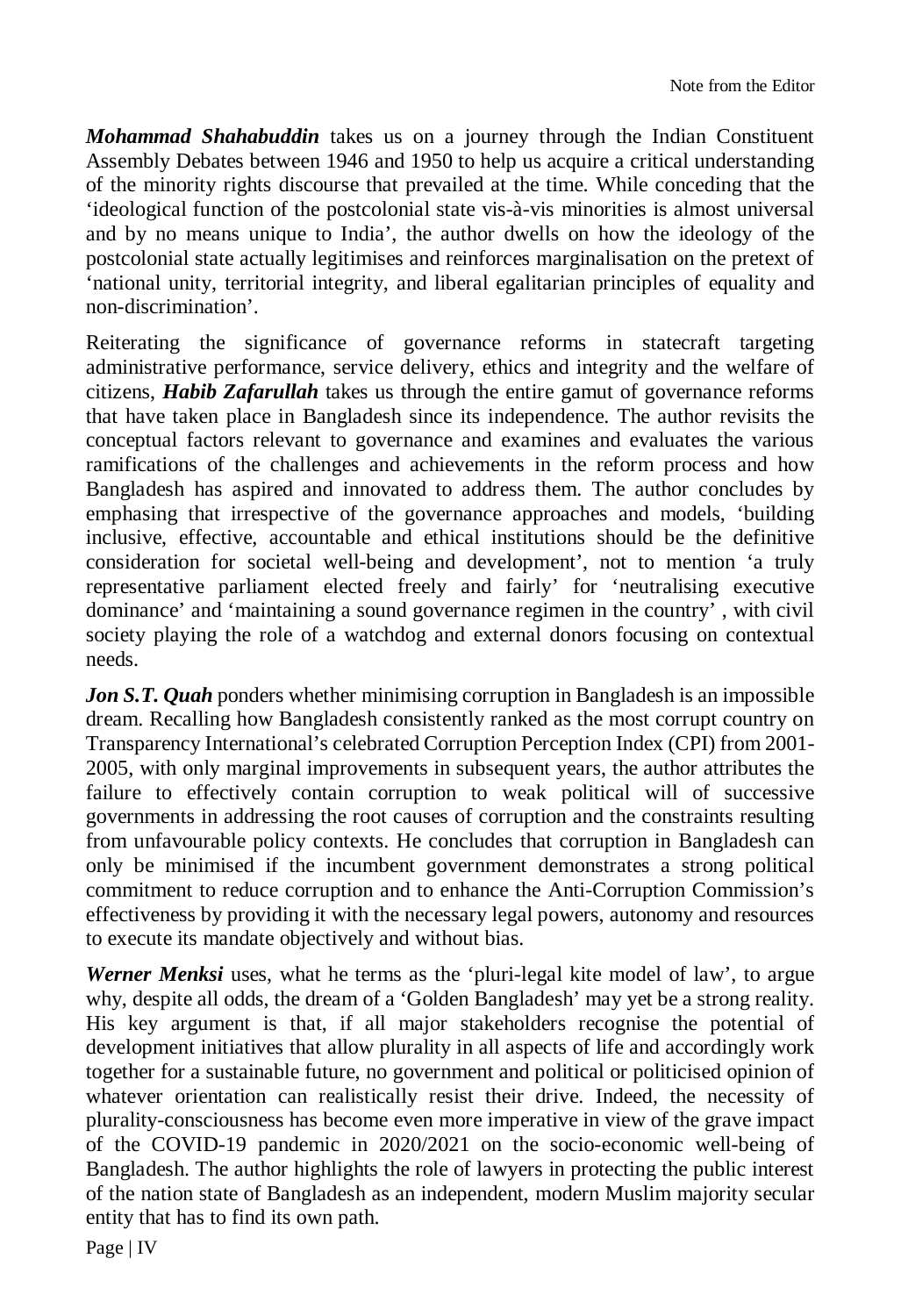The governance of The Covid-19 pandemic that shook the world since its advent in early 2020 presents new governance and legal challenges. *Amita Singh's* deliberations supplement emerging directions in scholarly debates and academic research on disaster law as she underscores how the Covid-19 pandemic has reinforced inherent societal inequities and injustices, thereby leading to erosion of human rights, civil liberties and labour laws. Critiquing the knee-jerk legal and executive measures introduced by governments of both developed and developing countries to contain the situation, she showcases how some of these measures have proved to be counter-productive evidenced by an escalation in social ostracisation based on race, caste, religion and class. These developments not only indicate deficiencies in governance but also a lack of proper understanding of biological emergencies and disaster management. Singh calls for collective action through research, information flow, informed legal frameworks and regional collaboration so that disasters such as the Covid-19 pandemic are better managed.

Alluding to the damage caused to by reckless disregard for health guidelines prescribed by the World Health Organisation (WHO) to restrict the spread of the Coronavirus*, Jamila Chowdhury* draws on the principles of mens rea to demonstrate how this could well amount to a public health offence as opposed to a mere public nuisance or negligence. Indeed, the dynamic nature of offences offers countries with a choice to penalise 'free riders' for their role in spreading highly contagious and life threatening virus, like the Coronavirus. The author highlights how some countries have enacted new laws or amended existing ones to address the offence of 'free riding' and recommends that stringent punishments should be in place to deter these wayward incidents.

A number of authors chose to look at the expansion of international law into new and emerging areas of common concern. *Nazrul Islam* dwells on the growing focus of international law on environmental obligations which are associated with the management and utilisation of transboundary watercourses. He analyses the progress made in this context, including the entry into force in 2014 of the 1997 United Nations (UN) Watercourse Convention, the global opening in 2016 of the 1992 United Nations Economic Commission for Europe (UNECE) Convention and their use and reflection in contemporary state practice and international judicial decisions. Comparing state practice of the above-mentioned global norms in the South Asia region, with particular reference to the 1996 Ganges Water Agreement, Islam suggests ways for developing a more efficient and sustainable regime for the benefit of the people of this region.

**Shawkat Alam** refers to the principle of intra-generational equity in sustainable development and showcases how asymmetry in access to and use of resources between the North and the South compromises the equitable application of this principle in international agreements, which in turn, impedes the achievement of sustainable development in the strict sense of the term. Reiterating that the 'principle of common but differentiated responsibilities (CBDR) places differential responsibilities upon States to address both environmental and socio-economic inequities according to the resources the States have and the pressures their societies place on their environment', he assesses the practical invocation of the CBDR principle by appraising two key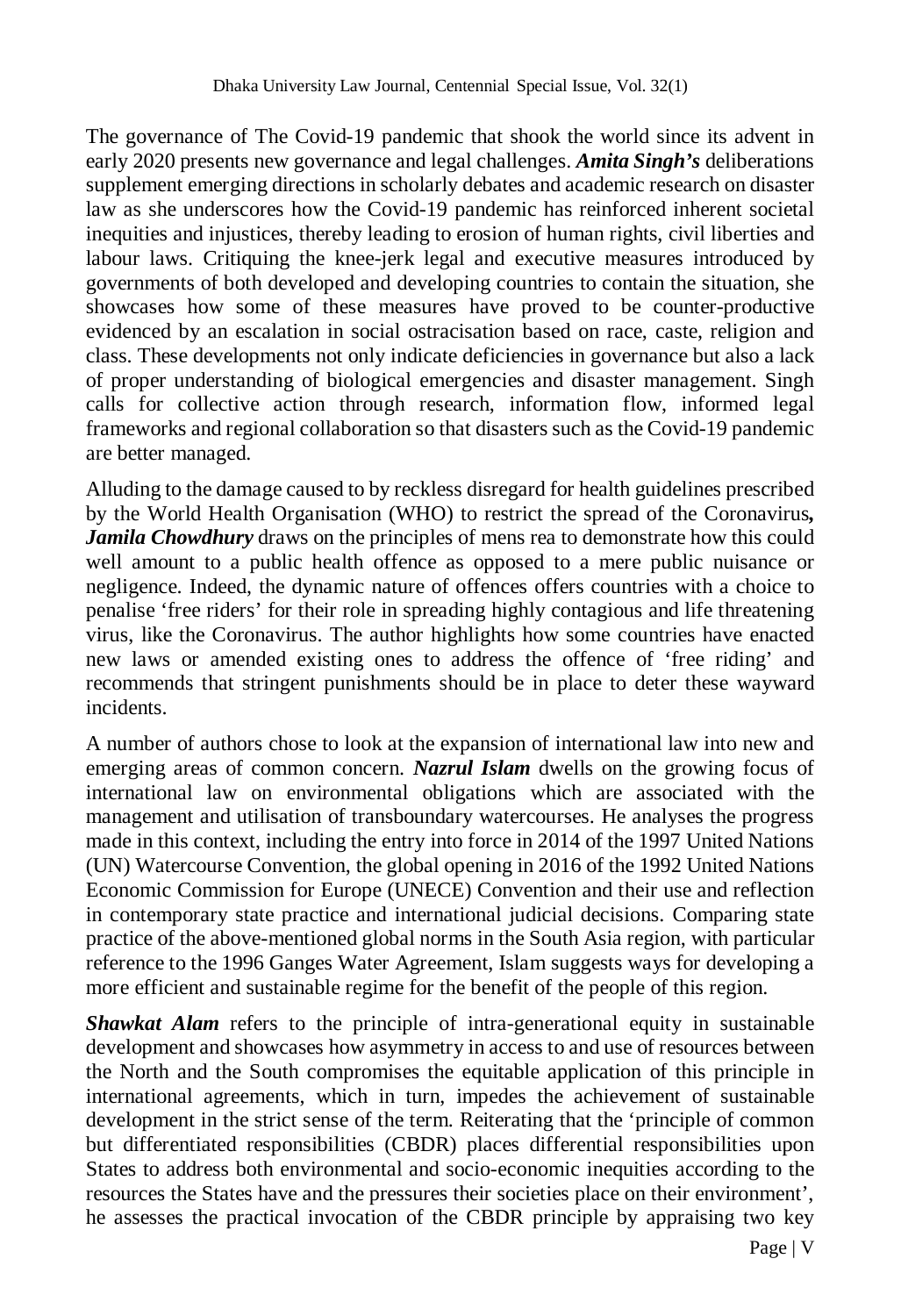sustainable development mechanisms, namely, climate change adaptation finance and technology transfers. Alam contends that the implementation of CBDR through these two mechanisms are suffering largely due to a lack of commitment from developed countries.

*Muhammad Ekramul Haque* challenges the normative international human rights law discourse that relegates economic, social and cultural (ESC) rights to a lesser footing than the more celebrated civil and political (CP) rights, as ESC rights were historically not deemed to be judicially enforceable. However, subsequent developments in international law witnessed a paradigm shift, which has significantly narrowed the traditional gap between CP and ESC rights. Haque describes how, with ESC rights increasingly gaining prominence, the very foundation for justifiability and enforceability of these rights at the international and regional levels has become stronger. He also highlights the status of judicial enforceability of ESC rights in Bangladesh in line with recent developments of international human rights law.

That economic development is key to a sustainable future has been established by two authors in their contributions. While underpinning the significance of foreign direct investment (FDI) induced sustainable development in reducing poverty and inequality in developing countries, *Rafiqul Islam* critiques the global policy framework within which FDIs operate, for protecting corporate interests. He argues that demands for increased liberalisation and a 'blankly incentivised FDI policy' do not necessarily ensure development; rather, it is essential for liberalisation and the regulation of FDIs to co-exist in harmony if the competing interests of investors and host countries are to be balanced out. In other words, if host countries are to be 'FDI protection-friendly', 'FDI must be development-friendly' and promote liberalisation for investors and regulation for sustainable development in the interests of both stakeholders. Islam concludes by recommending a liberal, yet development-focused regulatory and policy approach for developing countries for achieving the goal of sustainable development.

*Enamul Haque* examines the Competition Act, which was passed by the Bangladesh government in 2012 in an attempt to ensure fair play, equity and justice for both consumers and producers in the market. This law has also been instrumental in establishing the Bangladesh Competition Commission in 2014. Recognising that competition in the market is essentially an economic concept which is normally viewed through the lens of economics, Haque critically analyses various provisions of the law from both an economic and legal perspective to better understand and interpret anticompetitive behavior in the market. He also offers ways forward in which competition law could be implemented without prejudice. This paper indeed paves the way for further legal scholarship in a relatively under-researched area.

Advances in technology and increased use of artificial intelligence necessitate that security controls are in place to prevent unauthorised access to sensitive information. *Md. Ershadul Karim* looks at the legal framework for cybersecurity in Bangladesh. While technological advancement, open internet and the use of computerised devices and applications indeed offer numerous advantages to users, this transition is not without problems, as evidenced by a rise in cyber-crimes. Easy accessibility to